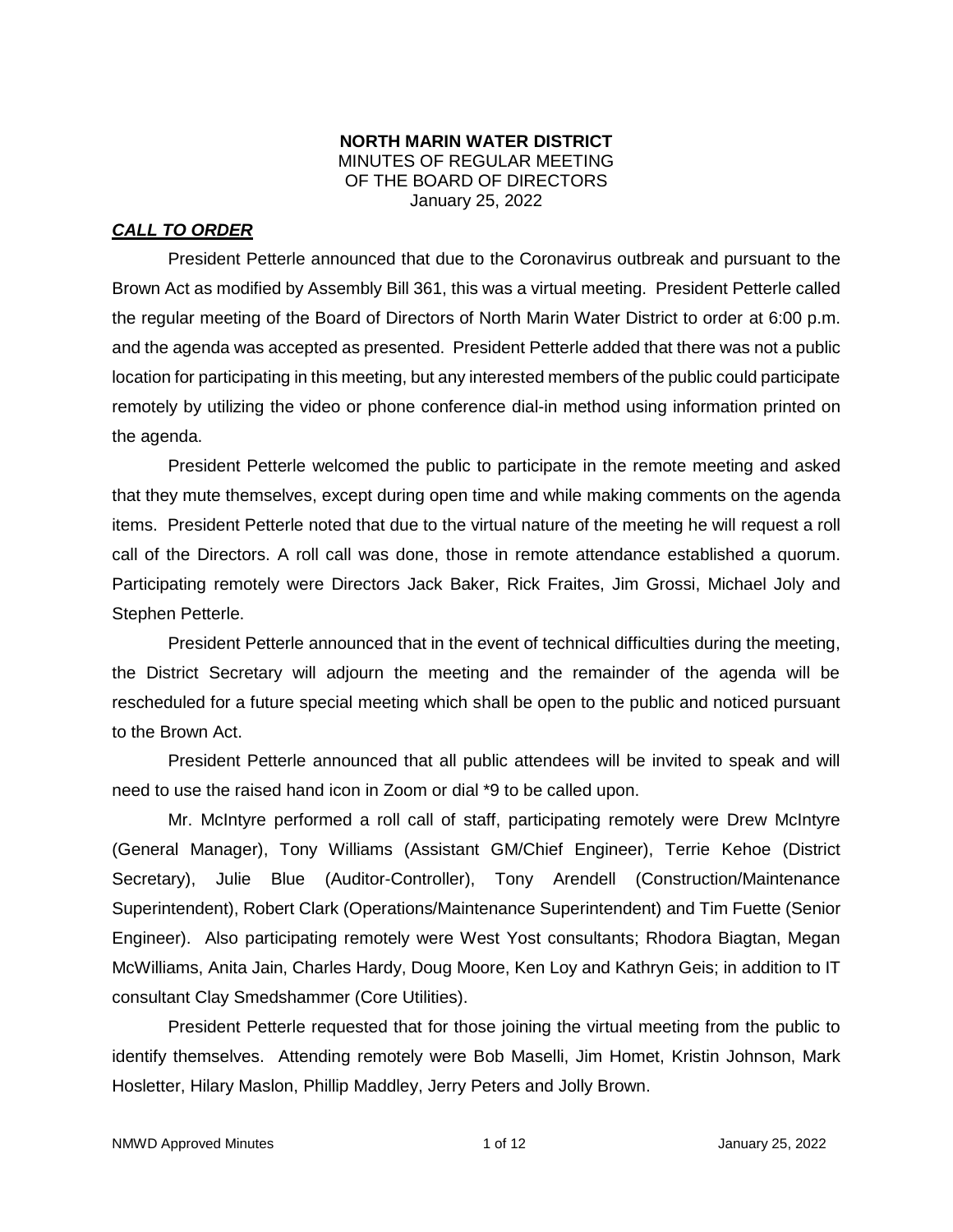#### *OPEN TIME*

President Petterle asked if anyone from the public wished to bring up an item not on the agenda and there was no response.

### *LOCAL WATER SUPPLY ENHANCEMENT STUDY WORKSHOP*

Mr. Williams introduced West Yost Associates as the presenter for the workshop. He stated there will be a series of presenters that will summarize each category and will outline various water supply alternatives that would be relevant to NMWD. Mr. Williams noted the original intent was to be in sync with Sonoma Water's Regional Water Supply Resiliency study, however NMWD's local water supply study is ahead of them in this process and will probably work in parallel soon. Mr. Williams stated that the primary goal is to increase local supply to a minimum threshold of 1,000-acre feet (AF) and if we can increase it to 2,000 AF that would be even better. Mr. Williams apprised the Board that the purpose of the study was to evaluate the best alternative and the workshop is an opportunity for the Board and the public to discuss and comment on possible water supply enhancement opportunities that are presented.

Rhodora Biagtan of West Yost Associates began the presentation on the Local Water Supply Enhancement Study Board Workshop and provided an overview on Water Supply Alternative Options and Evaluation Criteria and Ranking. She stated the purpose of the workshop was to provide the Board and the public with a preview and discuss the following topics; developed water supply options, criteria for evaluation, criterial scoring and weights, and next steps. Ms. Biagtan added the presentation will be broken up in the following local water supply alternatives: Aquifer Storage Recovery in Novato Basin; Recycled Water System Expansion; Indirect Potable Reuse, Improve Stafford Treatment Plant Process Water Recapture Efficiency; Divert Captured Stormwater Into Stafford Lake; Increase Stafford Lake Storage Capacity and Desalination.

The first alternative, Aquifer Storage and Recovery in Novato Basin, was presented by Ken Loy. Mr. Loy noted aquifer storage is very low at an estimated 50-100 AF, noting this estimate accounts for potentially usable acreage of the Novato Basin, basin thickness, and aquifer characteristics. Mr. Loy reported storage and recovery rates are also low, the estimate based on existing well productions was only tens of gallons per minute and made the costs per acre-foot infeasibly high. In reference to regional aquifer storage recover, Mr. Loy stated NMWD may benefit from a regional aquifer storage recovery program, if excess treated water allocated to NMWD could be stored and recovered when needed. He added that regional groundwater banking on other basins could include Santa Rosa Plain, Sonoma Valley and Petaluma. Mr. Loy stated that the preliminary conclusions is an estimated 50-100 AF of new storage volume and noted the cost estimate for local aquifer storage recovery is still in progress. His recommendation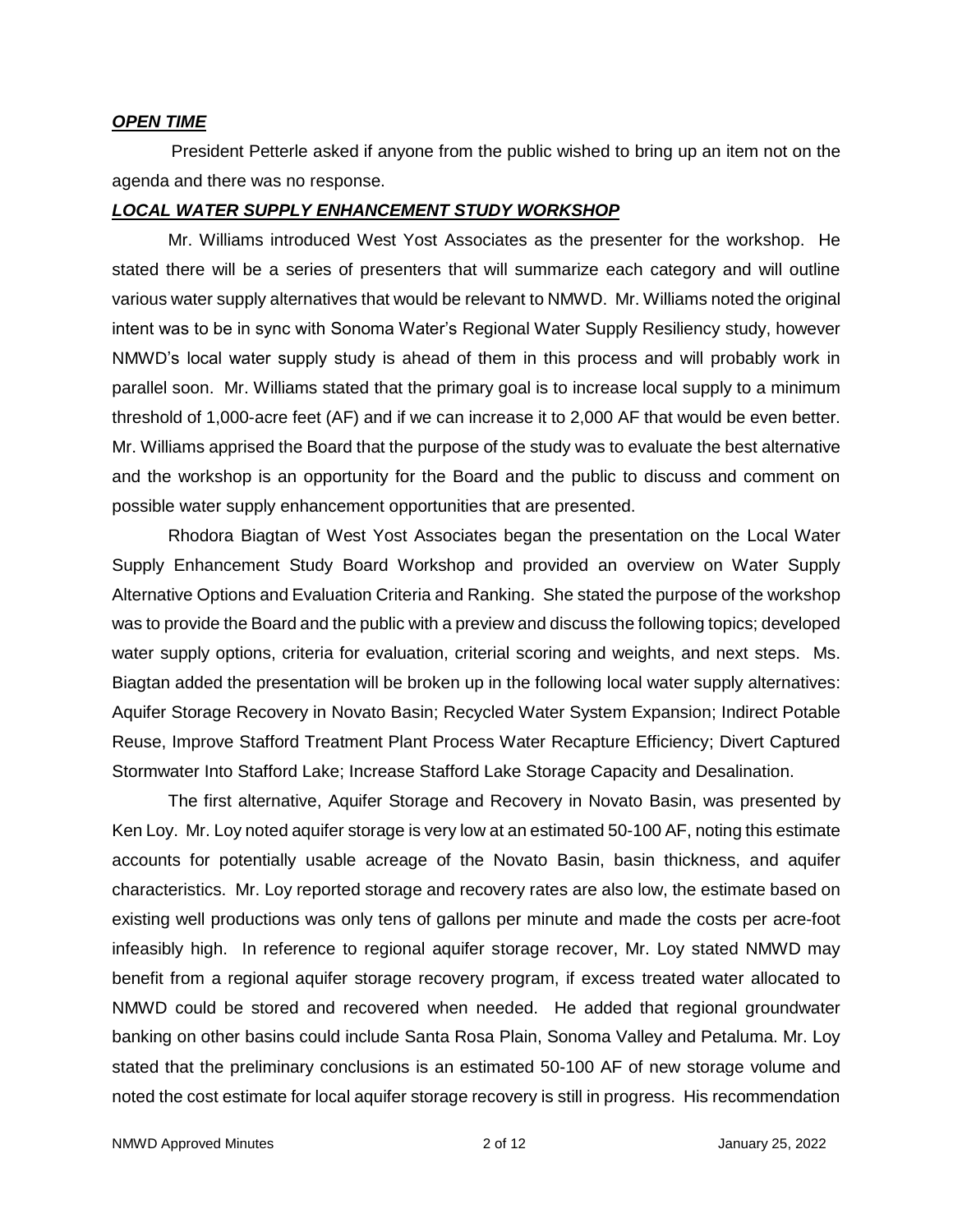was to focus on regional groundwater recovery programs.

President Petterle asked if there were any comments or questions from the Directors.

Director Grossi asked how deep the Novato basin is, noting most wells in the area are not that deep. Mr. Loy agreed, replying fifty feet is the typical depth. Director Grossi asked if Mr. Loy meant the aquifer was 50 feet thick and 50 feet down. Mr. Loy replied the bedrock underlying the aquifer sediments is 50 feet below the ground surface and the water depth is approximately 10 feet. Mr. Williams noted when looking at the regional study be aware that Sonoma Water is actively engaged in three wells in the Santa Rosa Plain, therefore there is definitely a regional opportunity.

President Petterle asked if were any comments or questions from the public and there was no response.

The second alternative, Recycled Water System Expansion, was presented by Anita Jain. Ms. Jain stated that the focus of this effort was to evaluate expansion of the existing distribution system and explore other opportunities to increase recycled water use without expanding the existing distribution system. She evaluated the north, south and central service areas of Novato, which in total has a potential to offset an additional 220 AF of potable water. Ms. Jain also introduced other near-term opportunities that would not include an expansion of the distribution system which included: constructing additional hydrants or commercial fill stations; optimize residential fill station operations to increase use; and facilitate connection of in-fill sites and assess dual-plumbing requirements for toilet flushing. Ms. Jain also informed the Board of recycled water use opportunities for future study, which included: privately-owned recycled water storage tanks and delivery of recycled water to residential customers. She noted that livestock watering is not a consideration at this time since it is prohibited by current regulations. Ms. Jain stated the next steps would be to conduct planning level hydraulic analysis to determine: infrastructure sizing; prioritize alignments and phasing plan for construction; and develop planning level cost estimate. An additional future study would be needed to determine if recycled water supply reliability can meet future demand. In conclusion Ms. Jain reported that potential potable water offset of up to 220 AF is possible with a distribution system expansion. She noted a cost estimate for expanding this system is still in process; however, she recommended to continue to assess opportunities for increasing recycled water use within the existing distribution system.

President Petterle asked if there were any comments or questions from the Directors.

Director Petterle stated he had a question for Mr. McIntyre or Mr. Williams, stating if we look at ABAG requirements for affordable housing and potential future development, what is our projected additional need. He asked in perspective of what we are looking at for short or long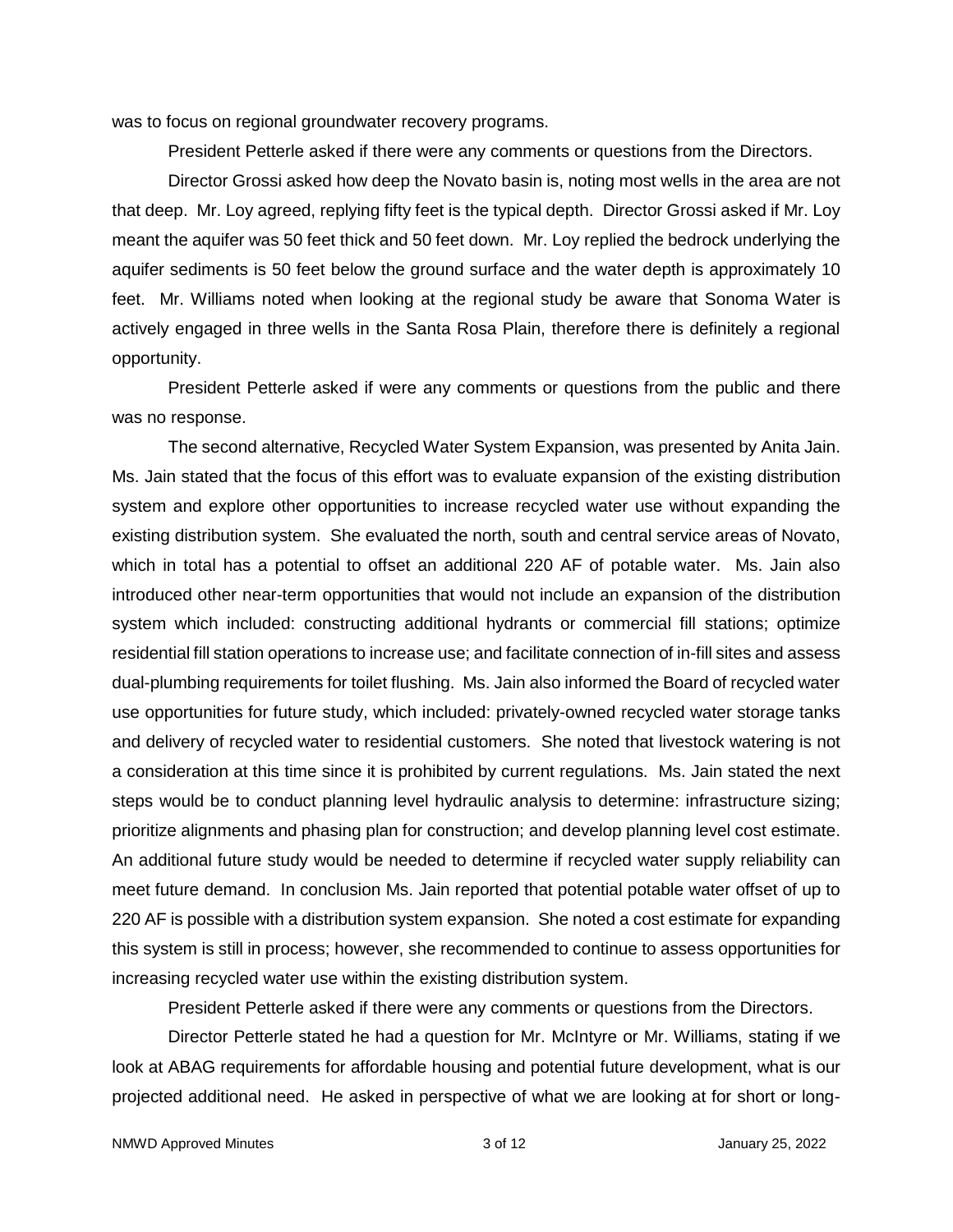term needs is 1,000 AF enough. Mr. Williams replied there are always a lot of variables with development. He stated that there are the known development sites like Fireman's Fund and vacant lots and commercial developments, and the projection between now and 2035 is to be about 1,000 AF of new potable demand. Mr. Williams that noted Fireman's Fund already receives recycled water and we are looking at 900 to 1,000 AF as the range for future build out in the City of Novato. Mr. Williams added there is additional forecast information in the Urban Water Management Plan. Director Petterle replied that this gave him a sense of where the District stands. Director Joly asked on behalf of the customers that are listening, he would like to ask Mr. McIntyre or Mr. Williams when we look at water supply, how many AF do we currently supply for Novato and how big is Stafford Lake. Mr. Williams replied if Stafford Lake is filled to the spillway it can hold 4,300 AF, however we never drain it down to zero. Mr. Clark added the typical annual production goal is 2,000 AF of local treated supply and that this amount supplements water from SONOMA WATER. Mr. Williams noted that the total annual water demand is approximately 8,000 AF total use in the Novato area.

President Petterle asked if any of the public had any comments or questions.

Jerry Peters commented that the District needs to do more to promote the recycled water residential fill station and expanding that program. He added there are some who are not aware of the programs available to them, and recycled water could allow us to keep our trees.

The third alternative, Indirect Potable Reuse, was presented by Charles Hardy. Mr. Hardy apprised the Board that state regulations allow "indirect" potable reuse through groundwater replenishment (augmentation), surface water source argumentation, noting full advanced treatment is required in this process. Mr. Hardy spoke about the feasibility of Indirect Potable Reuse (IPR) and noted IPR water cannot mix directly with potable water.

Mr. Hardy also informed the Board about the feasibility of indirect potable reuse (IPR). He noted IPR water cannot mix directly with potable water and there are not viable local IPR storage options in Novato in the groundwater aquifer or as surface water storage. Mr. Hardy reported groundwater augmentation in the local groundwater basin is limited to approximately 50-100 AF in storage availability. He also reviewed the surface water augmentation options at Stafford Lake. He stated regulations require a blending ratio of less than ten percent and a retention time of more than sixty days. Mr. Hardy added IPR is limited by the small volume of Stafford Lake, even if the lake is kept full, the maximum supply potential is approximately 100-400 AF. Mr. Hardy explained the indirect potable reuse infrastructure to the Board. He stated the unit cost of treatment prior to storage is at least \$3,000 per AF without economy of scale seen by other agencies. He noted that additional costs for groundwater recharge, injection and extraction wells and associated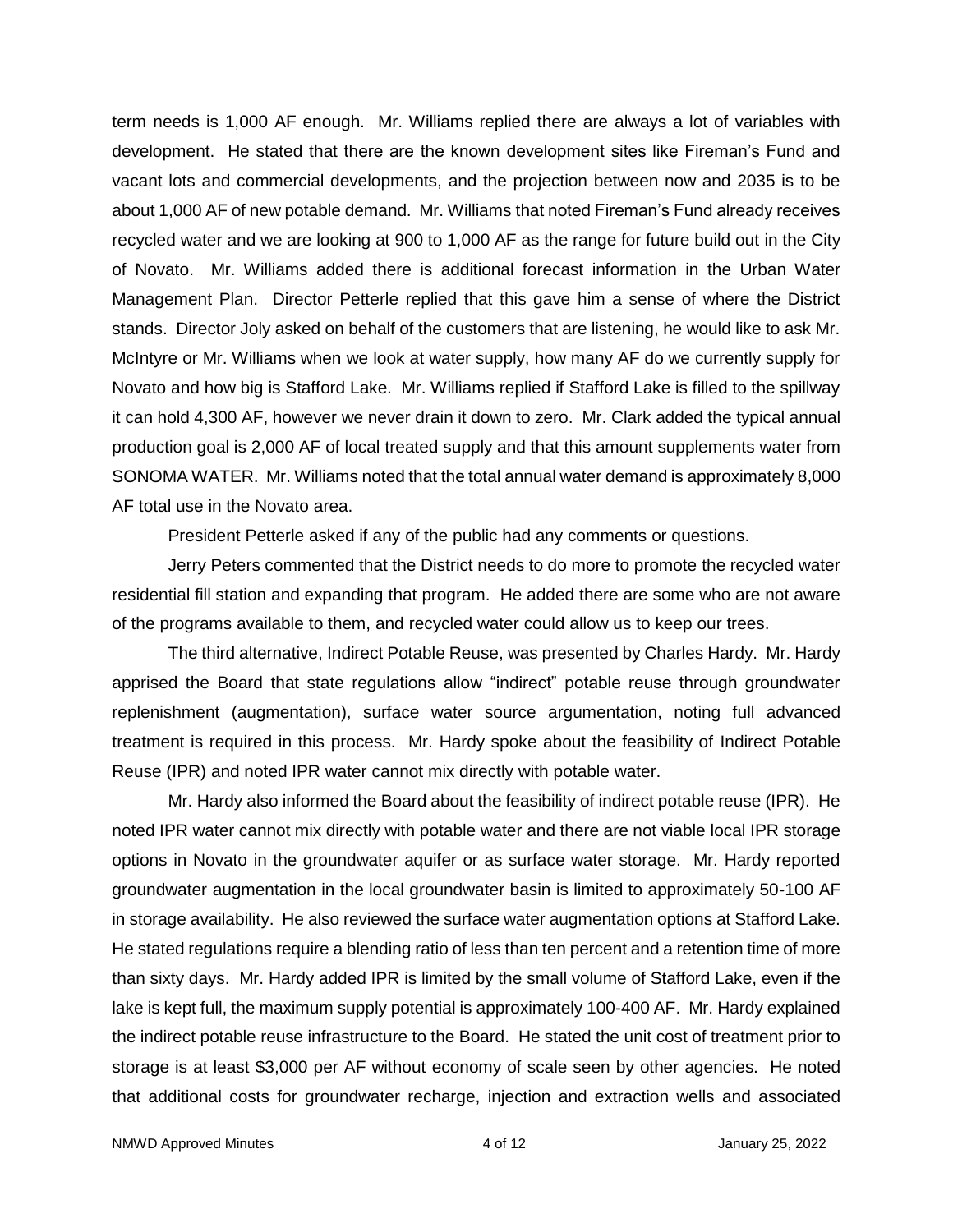infrastructure. Mr. Hardy reported a new conveyance pipeline would be required for Stafford Lake augmentation with an estimated pipeline length of 28,000 linear feet that would run from Novato Sanitary District to Stafford Lake. He added this 16-inch diameter transmission pipeline would have an estimated cost of over \$20M dollars. Mr. Hardy recommended no further analysis of local IPR is feasible with a groundwater augmentation of approximately 50-100 AF and surface water augmentation of approximately 100-400 AF. Mr. Hardy however, did note that regional IPR may be viable, potentially with approximately 3,100 AF from Novato Sanitary District. conclusion, Mr. Hardy stated direct potable reuse would be a potentially viable option in the future as regulations and public acceptance evolve, but that would be at least ten years out.

President Petterle asked if there were any comments or questions from the Directors.

Director Grossi suggested further analysis of surface water getting into Stafford Lake, noting there is a potential for raising the capacity another 700 AF if we add it back into the lake or find another place to store the water. Director Baker asked about the treatment process for IPR and the requirement is that it must go through both microfiltration and the reverse osmosis units. Mr. Hardy confirmed, they were both part of the process. Director Baker asked if the water rejected was a significant amount. Kathryn Gies of West Yost responded it is about 5-10% of the total. Director Joly stated the AF of recycled water from Novato Sanitary District is a good supply. Director Joly asked what the prohibited cost was, and what is Novato Sanitary District capable of converting. Ms. Jain replied that would be a discussion with Novato Sanitary. Mr. Hardy added the facilities for treatment would still need to be produced.

President Petterle asked if any of the public had any comment or questions and there was no response.

The fourth alternative, Improve Stafford Treatment Plant (STP) Process Water Recapture Efficiency, was also presented by Charles Hardy. Mr. Hardy noted STP potable water production is limited by a wastewater discharge permit from Novato Sanitary District. He stated STP has several reject water streams: hydrocyclone which accounts for 80-90% of total wastewater discharge and has the potential to reduce the discharge by 50-75% with hydrocyclone modifications. He noted these modifications are subject to performance testing and regulatory approval. Mr. Hardy reported an additional yield of at least 100 AF could occur by a 50% reduction of hydrocyclone during a dry year. Additionally, he stated that there is a potential to achieve an additional yield of 600 AF during an average rainfall year or if supplemental water is stored during a dry year. Mr. Hardy explored improving the Stafford Treatment Plant process in regard to water recapture efficiency. He apprised the Board that District staff previously conducted a plant-scale study of modifying hydocyclone return to reduce reject flow volume, however he recommended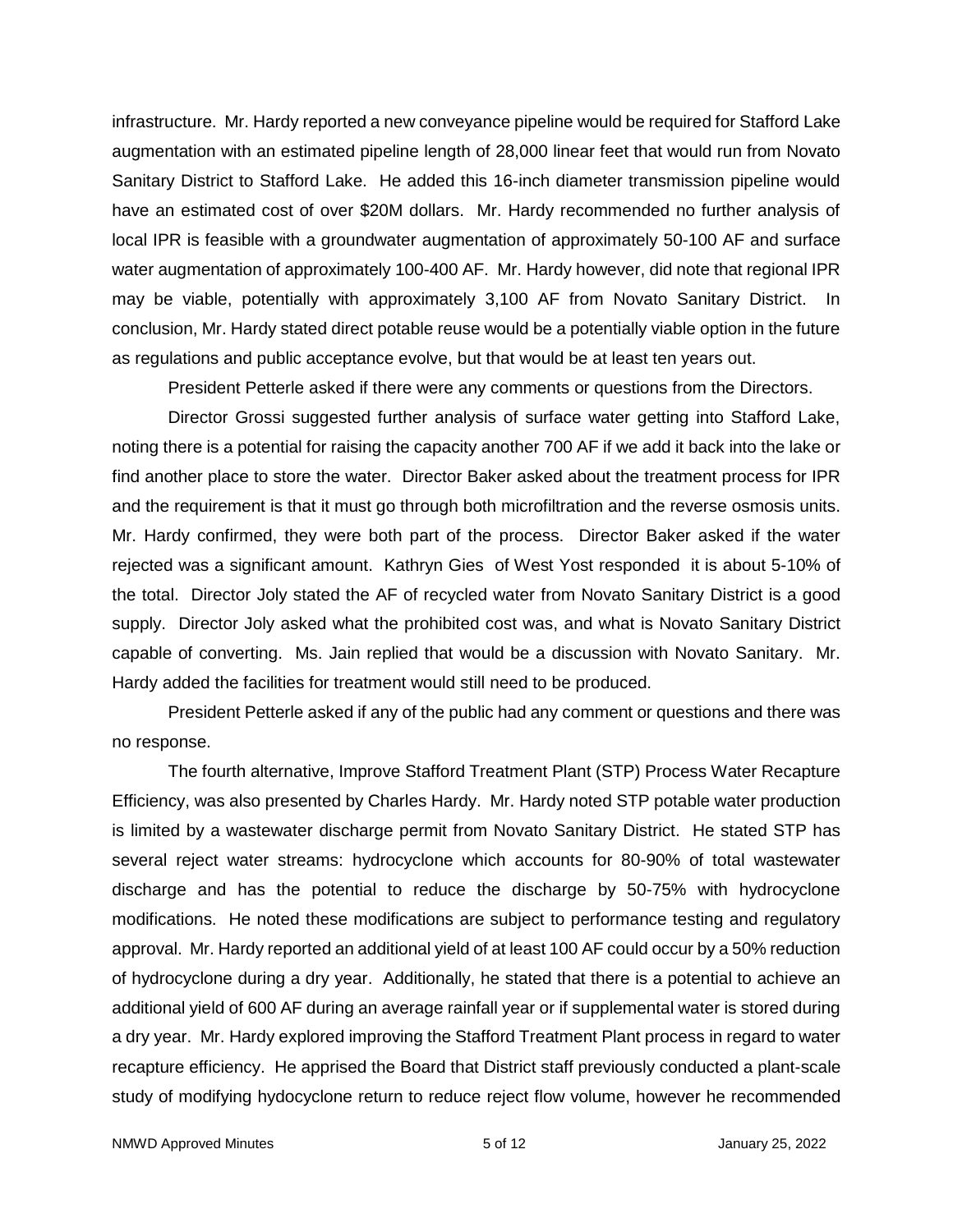an additional plant-scale study be done with external technical support to confirm capital/operations changes needed in order to change sludge diversion. He added raw water intake may also need modifications for more consistent intake water quality and the District should account for replacing the 4-inch discharge pipeline to Novato Sanitary District to reduce maintenance efforts. Mr. Hardy recommended the District should conduct additional plant-scale testing with technical support. He concluded there is a potential estimated yield of approximately 100-600 AF and a cost estimate is still in progress.

President Petterle asked if there were any comments or questions from the Directors.

Director Fraites stated Jolly Brown sent in a question on the Zoom chat platform. Director Petterle read Mr. Brown's comment and a discussion ensued.

President Petterle asked if any of the public had any comments or questions and there was no further discussion.

The fifth alternative, Divert Captured Stormwater Into Stafford Lake was presented by Doug Moore. Mr. Moore reported on the watersheds in Leveroni and Bowman Canyons, he quantified the rainfall to runoff relationship to calculate the yield of the Leveroni and Bowman Canyon runoff, evaluated increased water supply to Stafford Lake and evaluated costs. In addition, he reported on possible capture of diverted stormwater in Stafford Lake. Mr. Moore stated there was no significant runoff for the first eight to ten inches of rain, however the watershed yields 353 AF per inch of rain after the first eight to ten inches. He reported the 2016-2020 average watershed yield for Stafford Lake was 4,000 AF, the estimated yields for the same time period were 910 AF for Leveroni Canyon, 1,590 AF for Bowman Canyon and 2,500 AF combined. Mr. Moore noted however, this alternative only works if there is stormwater runoff available. The increased water supply to Stafford Lake could be 788 AF. Mr. Moore also reviewed the estimated total annual cost per AF, which included the capital, operations and maintenance cost. In conclusion, Mr. Moore stated that the use of Leveroni and Bowman Canyon water is cost feasible, however the use of the detention basin is cost prohibitive unless there is a cost sharing. He recommended evaluating the long-term benefit of Bowman and Leveorni Canyon flow diversion using twenty to forty years of rain data, but adjusting for future climate change. Additionally, he recommended monitoring flows and water quality from Leveroni and Bowman Canyons.

President Petterle asked if there were any comments or questions from the Directors.

Director Baker asked aside from the operational and treatment of water, does the District need to buy property or the rights of the property. Mr. Moore replied that he did not mention acquisition of property in his report. Director Baker responded that is a big deal, not only the cost, but possible environmental implications. Mr. Moore replied, that Director Baker is absolutely right,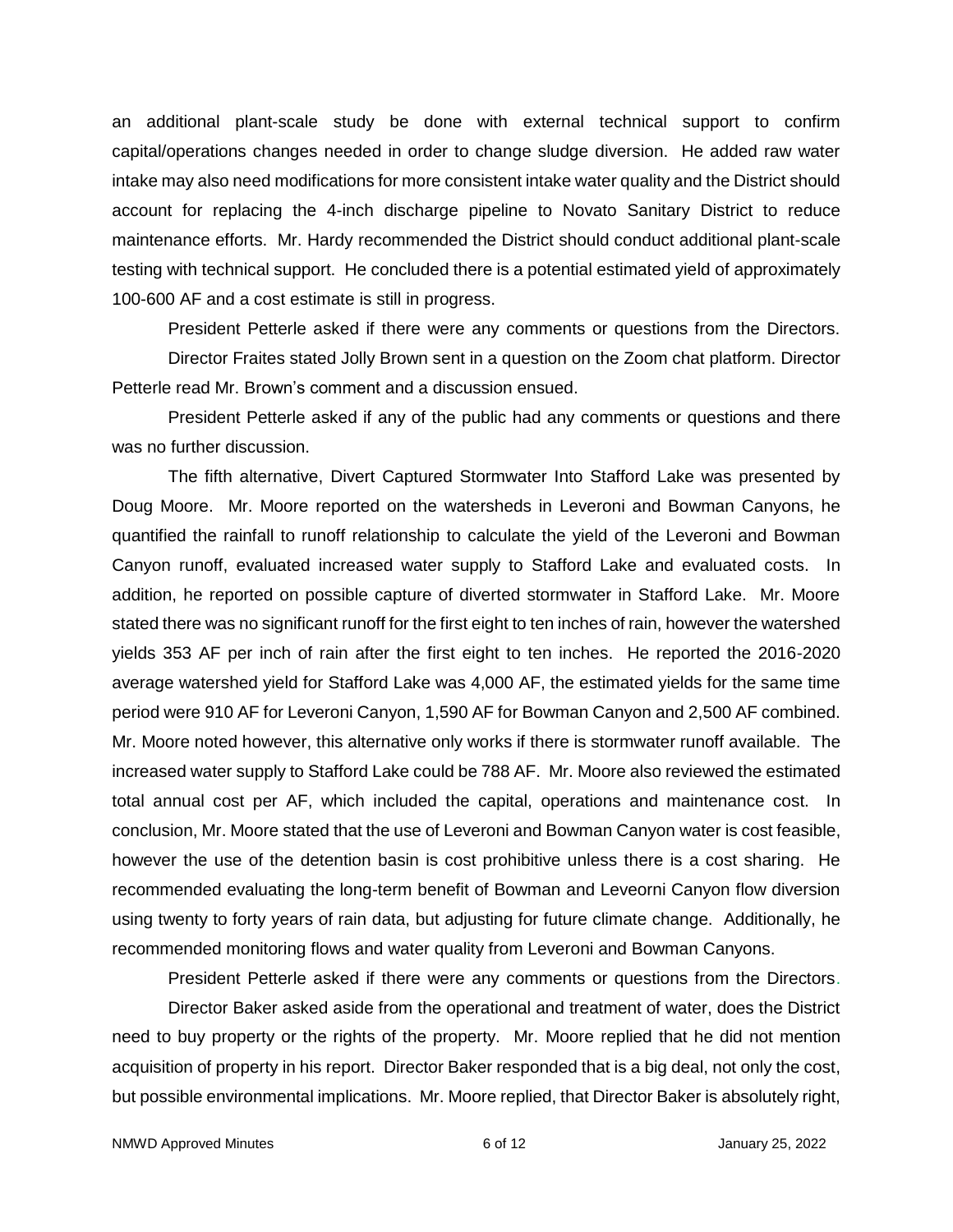the capital cost of the land and other possible issues was not included. Director Baker stated that there will be a cost associated as political and environmental issues arise. Director Fraites stated that last week he has a discussion with a county supervisor, and Bowman Canyon is Agricultural or A60 zoning. He added, the County of Marin is looking to put development in the Bowman Canyon area as they continue to get pressure from the state for more housing. Director Fraites asked if a housing development were to be constructed, how would that affect the District's ability to extract water from Bowman Canyon. Mr. Moore said the facility could be constructed on the south side of the roadway and may not be affected by a development. However, he added there would be a difference of urban runoff versus a natural watershed. Director Fraites stated it is something we should be aware of. Director Grossi stated it is a complicated analysis. He noted Bowman Canyon has been sitting there with threats of development for a long time. Director Grossi stated the analysis on Leveroni Canyon and Bowman Canyon was excellent. He added a simpler approach might be to store the water and make one reservoir, it could store the excess water and solve some of the flooding problems. Director Grossi stated there is an excess of 3,000 AF of water there, noting a lot of water is running down the watershed and we should save it. He added there would be the cost for infrastructure, and building of a dam, but think of the potential possibilities. Director Grossi asked Mr. Moore how much could be held back in one or both of the canyons, and what can we do to work with the county and sanitary district to make this a multiagency project. He also recognized there are various opinions on dams. Mr. Moore replied, Director Grossi is correct about environmental concerns. He added, from a cost perspective you would need to get storage and then have to extract the storage and that is an idea they have not put cost or volume to yet. Director Grossi stated it would be something the District should look at, especially if desalination is not feasible for this District. He noted this study has brought to light that we have a lot of sources for water; but our problem is the storage. Mr. Williams stated the disadvantage we have tonight is that we do not have the information of the Sonoma Water regional study. He noted there is a potential to physically store water in Sonoma County to provide regional storage. Director Grossi stated that we need to throw everything on the table and look at the long term with radical changes in rainfall and drought as critical factors. Director Petterle stated water rights and fishery is a concern, considering a dam in the canyon is an interesting proposition and it may be worth giving it some consideration.

President Petterle asked if any of the public had any comments or questions.

Mr. Brown (via Zoom chat) asked how long the amortization cost would be for the basin, is twenty-five years realistic or would it last longer; what would be the cost of the project. He added we don't' have a drought as much as we have a storage issue. Hilary Maslon sent in a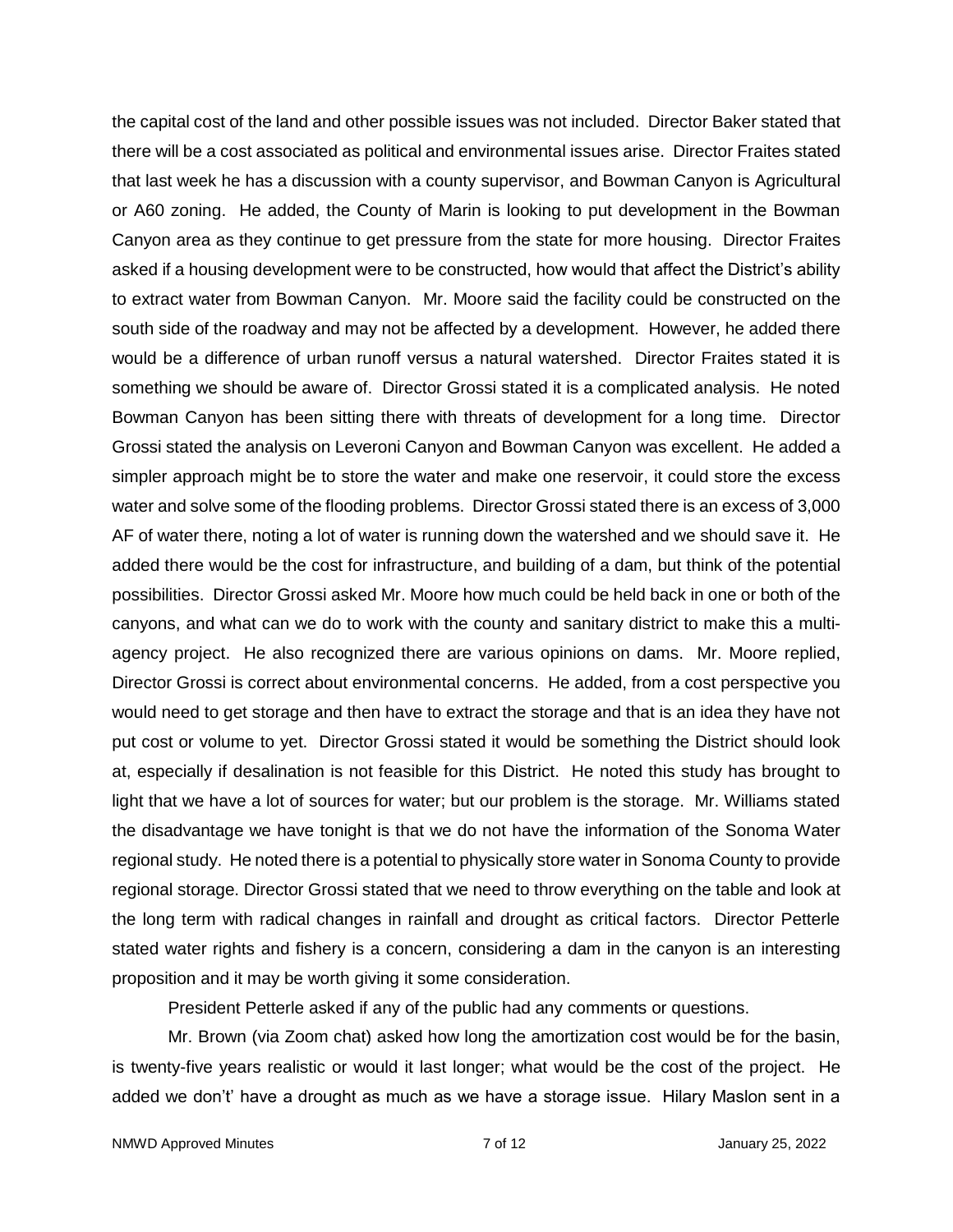Zoom chat request and asked how is it that Israel does desalination and we cannot. She asked if there is a way to store the brine, or use it for another purpose. Director Petterle replied we will look at desalination later in this study, however it is really expensive and the District's is not directly near the ocean. He reassured Ms. Maslon that the Board and staff will look at that option and it is not completely off the table. Ms. Maslon suggested staff could setup a training program for residential passive gray water use. She noted washing machines, for example could be on a simple low grey water system for low cost. Mr. McIntyre reported NMWD does offer gray water rebates and the County of Marin has a program to teach customers about gray water use and storage. He suggested Ms. Maslon contact NMWD's Water Conservation Coordinator, Ryan Grisso.

The sixth alternative, Increase Stafford Lake Storage Capacity, was also presented by Doug Moore. Mr. Moore discussed two options; modifying the spillway and removing sediment. He noted one way to increase the storage capacity would be to install a slide gate on the spillway "notch". He noted the increased storage volume is only useful when there is enough rain to overtop the spillway notch, however it could increase storage volume up to 726 AF. Mr. Moore stated the slide gate had an estimated total capital cost of \$710,000, adding the capital cost of increased storage volume would be around \$1,000 per AF. Another option discussed by Mr. Moore is to remove sediment by excavating the bottom of the lake. He stated the capital cost of increased storage volume for a 15-foot depth is estimated to be \$48,500 per AF. Mr. Moore noted a minor benefit of excavation is removal of nutrient rich soils that can temporarily help the treatment process. In conclusion, Mr. Moore stated the slide gate is cost feasible and the excavation of sediment from the lakebed is cost prohibitive. He noted some future considerations which included: evaluating long-term benefit of slide gate using 20-40 years of rain data, but adjusted for future climate change. Additionally, he considered evaluating the long-term benefit of slide gate combined with Leveroni and Bowman Canyon flow diversion using 20-40 years of rain data, but adjusted for future climate change.

President Petterle asked if there were any comments or questions from the Directors.

Director Grossi asked if pouring concrete to raise the level could be done instead of using a slide gate. Secondly, he asked what factors was used to generate the cost for the removal of sediment, noting it is about fifty dollars a cubic yard to remove dirt. Mr. Moore replied they used \$30 per cubic yard as an estimated cost for sediment removal. He added that the number is a reasonable value as a starting point. Mr. Moore added this option is a very expensive and not feasible. In answer to Director Grossi's question about filling the notch with concrete, Mr. Moore explained the notch is part of the flood control feature of the dam, his understanding is the notch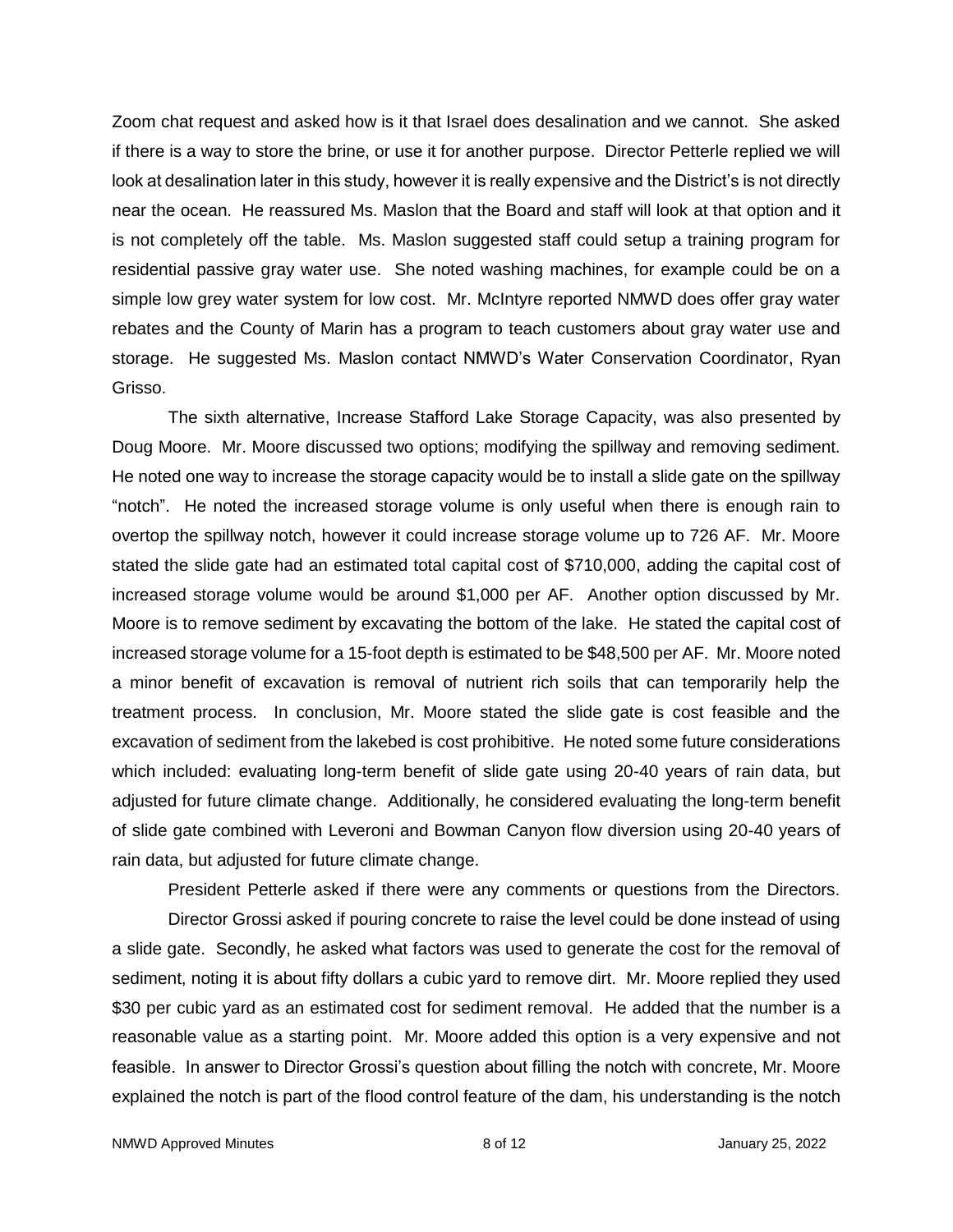allows water to release in a controlled fashion before the water spills over the larger spillway. Director Grossi stated if you combine the storage you would end up with a complicated threedimensional matrix. Jolly Brown Zoom chatted that the gate sounds like a great idea. Director Joly stated the gate option sounds very attractive, and asked if it would create an inundation issue when walking around the dam. Mr. Moore replied the facilities are constructed below so there should not be any potential for an issue. Director Joly stated that the average rainfall for Novato is 27 inches, and asked how many inches would it cause it to spill if analyzing inch of rain per get 700 AF. Mr. Moore stated that he has not done that calculation; however, the Stafford Lake watershed yields 353 AF per inch of rain after the first 8-10 inches. He noted with two added inches, a yield of about 700 AF would be a ball park number. Director Joly asked if it would be the metric of Leveroni and Bowman Canyon, and Mr. Moore confirmed. Mr. McIntyre stated the idea of an adjustable gate is for utilization after the January-February months, so the spillway can still act as it was designed to attenuate sudden flooding events due to heavy rainfall. Mr. McIntyre added, during spring time we could have higher water levels along the perimeter of the lake, but no higher than what is experienced during major storm events. Mr. Williams stated NMWD Senior Engineer, Tim Fuette, came up with the concept and sent it to West Yost. He added staff would have to work with the Division of Safety of Dams to approve the spillway gate and we would have more details on that later. Mr. Clark stated that in a previous report the lake generally spills 70% of the time and we would need details to see how much we would gain. Director Baker reminded the Board that 35 years ago there was a joint project initiated by Marin County Flood Control District (MCFCD) when downtown Novato flooded. He stated at that time they contributed financially to raise the top of the dam and rebuild the spillway to what it is today. Director Baker stated that the conceptual changes to modify the spillway will need to consider some standing agreements with the County of the Marin and MCFCD on who is responsible for what. Mr. Williams stated that staff has already reached out to the MCFCD and there is a benefit in this. He added when the County via the MCFCD did the Novato Watershed study, a modification of the spillway was an alternative to consider and if we decide to pursue this it will take a lot of coordination and review of any agreements in place.

President Petterle asked if any of the public had any comments or questions and there was no response.

The seventh alternative, Desalination, was presented by Kathryn Gies. Ms. Gies apprised the Board that this must be pursued as a regional partnership in order to be a viable project due to: economy of scale, environmental consideration, and the fact that there is no viable intake or brine discharge locations for NMWD. She shared some agency comparisons. Ms. Gies stated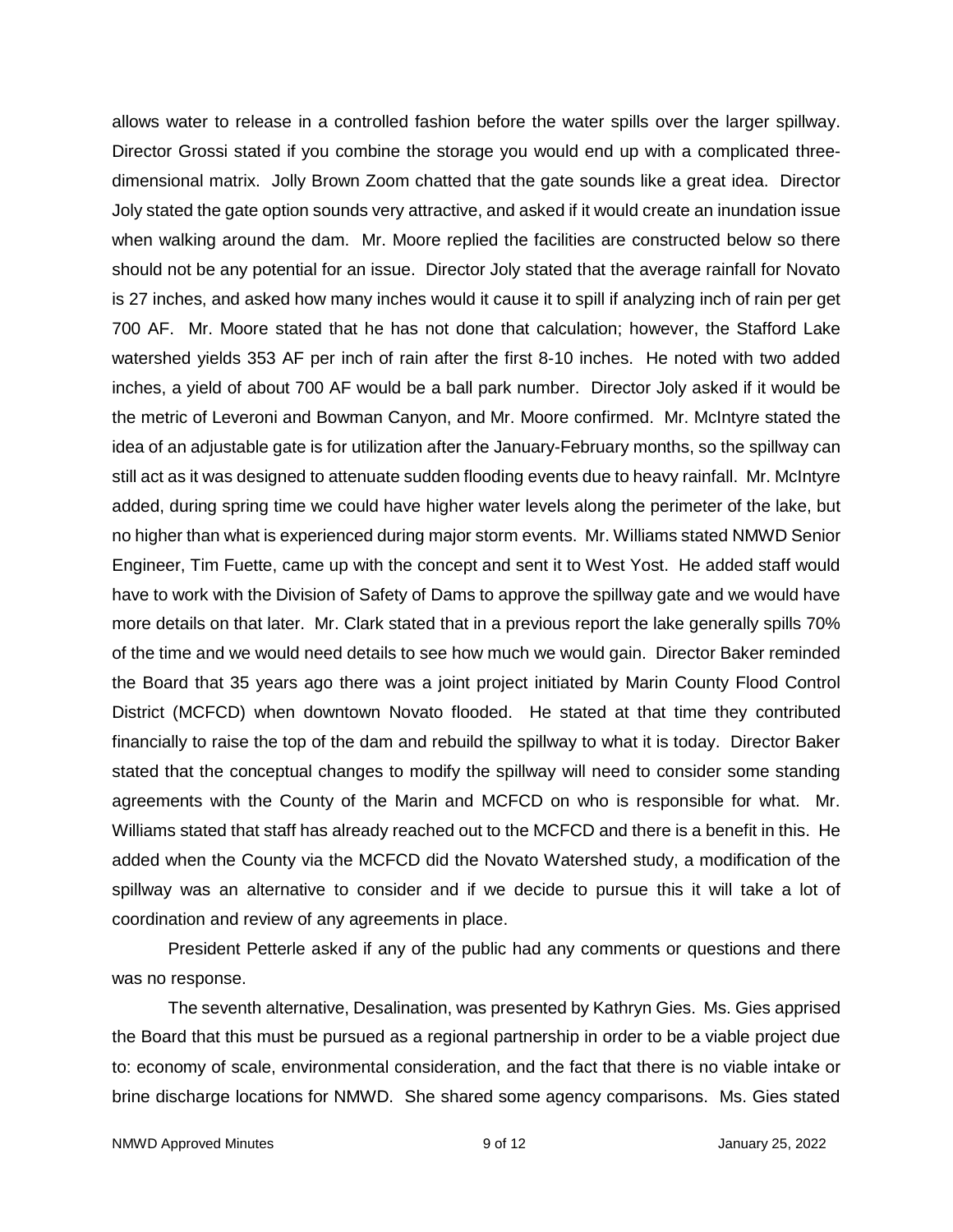that MMWD completed a desalination study in 2008 and again in 2021, and opted not to pursue. She noted MMWD is currently investigating a pipeline connection with EBMUD for emergency supply as an alternative option. Additionally, Ms. Gies added MMWD is proceeding with an EIR for the pipeline, which will look at desalination as an alternative, noting an estimated 15 MGD desalination plant has an estimated cost of \$230M. She noted that any desalination partnership would be a long-term project of fifteen or more years. Ms. Gies also reported that Sonoma Water is preparing a regional study and desalination is one option being evaluated. She added that if the Sonoma Water Study is not available, the findings will not be incorporated into NMWD's local study.

President Petterle asked if there were any comments or questions from the Directors.

Director Joly noted the study said that NMWD did not have an appropriate place to access the ocean water. He added he would be hesitant to wait for Sonoma Water's regional desalination report. Director Joly stated that there is an irony of running out of water when we are next to the largest body of water on the planet. He noted if other communities like Israel can bring on desalinated water then clearly, we should be at least studying the technology and not relying on water from the sky. Director Fraites stated that desalination is enormously expensive, but maybe we can look at the bay, Petaluma River or Blackpoint as an option, noting Petaluma River is brackish water, not sea water. Mr. McIntyre stated that with respect to desalination, whether is it ocean water or brackish water, we are too small of an agency to do it on our own, we need a partner. Mr. McIntyre added Sonoma Water's regional study is looking at brackish water desalination with the potential location in the Petaluma area. Director Joly stated we need not just regional money, but federal money. He noted the Bay Area is large and he would expect federal money would be available and it is worth pursuing. Director Grossi stated that he agrees that desalination is something we can not be the lead agency on, we don't have the money. He noted we will need to partner with others, whether it is MMWD, Sonoma Water, the state or federal government. Director Grossi added he also agrees desalination needs to be looked at and we need to keep monitoring the agencies around us. He noted, however, it will not solve our problems right now. Director Grossi stated that even if you got funding it would be fifteen years before you would be able to get water. He emphasized we need to look at options that will work for us now, and the report from West Yost is very beneficial to us. Director Petterle stated California is water rich, it was the coastal areas that were hit, which is why they took on desalination. He noted ultimately the solution is desalination, but it takes a regional coordination. Director Petterle stated that as an example look where solar was thirty years ago, we have made so many advances since then. Director Petterle stated that in thirty years we will see many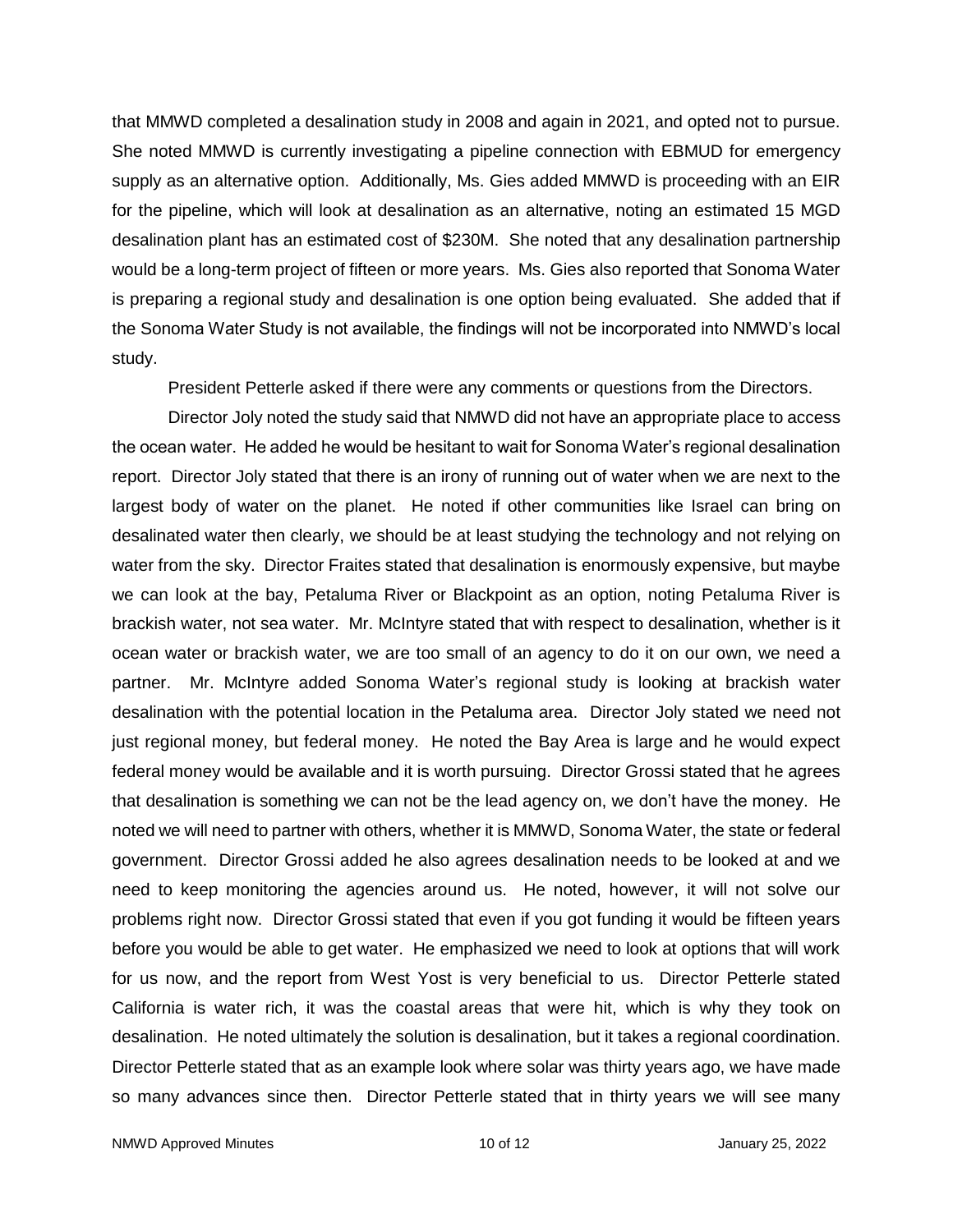advances in desalination too, but we need to be realistic on the expense and the environmental consequences. Director Petterle stated we need to look at the shorter-term options, especially with ABAG decision on affordable housing units in Novato, we need solutions now.

President Petterle asked if any of the public had any comments or questions and there was no further discussion.

Rhodora Biagtan gave a presentation on Evaluation Criteria, which included: cost, water supply yield and reliability; operational impacts; regulations and permitting; public and institutional considerations and other considerations. In regards to cost Ms. Biagtan stated they considered the following: capital cost plus operations and maintenance cost estimate; cost estimates to include additional labor, material, energy and chemicals needed; compare using dollar per AF for each water supply alternative; making the cost estimate translatable to NMWD's water; noting revenue impacts that would be relative to the volume of water generated, except for new recycled water uses. In regards to water supply yield, Ms. Biagtan stated they included an estimate of the expected water supply yield. Additionally, she considered reliability and the likelihood of the water supply alternative producing the anticipated yield, noting climate change may impact the reliability. Ms. Biagtan stated that inn regards to operational impacts, they evaluated the impact to distribution and treatment operations. She stated they also considered the following: challenges to blending from different supply sources; additional chemicals required to produce and maintained high-quality of water; energy intensity; and additional staff resources or special certifications required. In regards to regulations and permitting, Ms. Biagtan stated that first they need to identify the required permits and then evaluate applicable regulations and anticipated permitting requirements. She noted considerations include: environmental impacts; conformance with CEQA, permitting requirements specific to the water supply alternative and water right for alternatives that may have water rights issues. In regards to public and institutional considerations, Ms. Biagtan included: public acceptance; coordination and collaboration with other entities; need for partnerships or agreements; and required easements from other entities. In conclusion, she stated that each water supply alternative is unique and may have other important considerations that are relevant to each water supply alternative and will be discussed, but not scored.

President Petterle asked if there were any comments or questions from the Directors and there was no response.

President Petterle asked if any of the public had any comments or questions and there was no response.

Ms. Biagtan reviewed criteria ranking and weighting. She stated the criteria scoring was